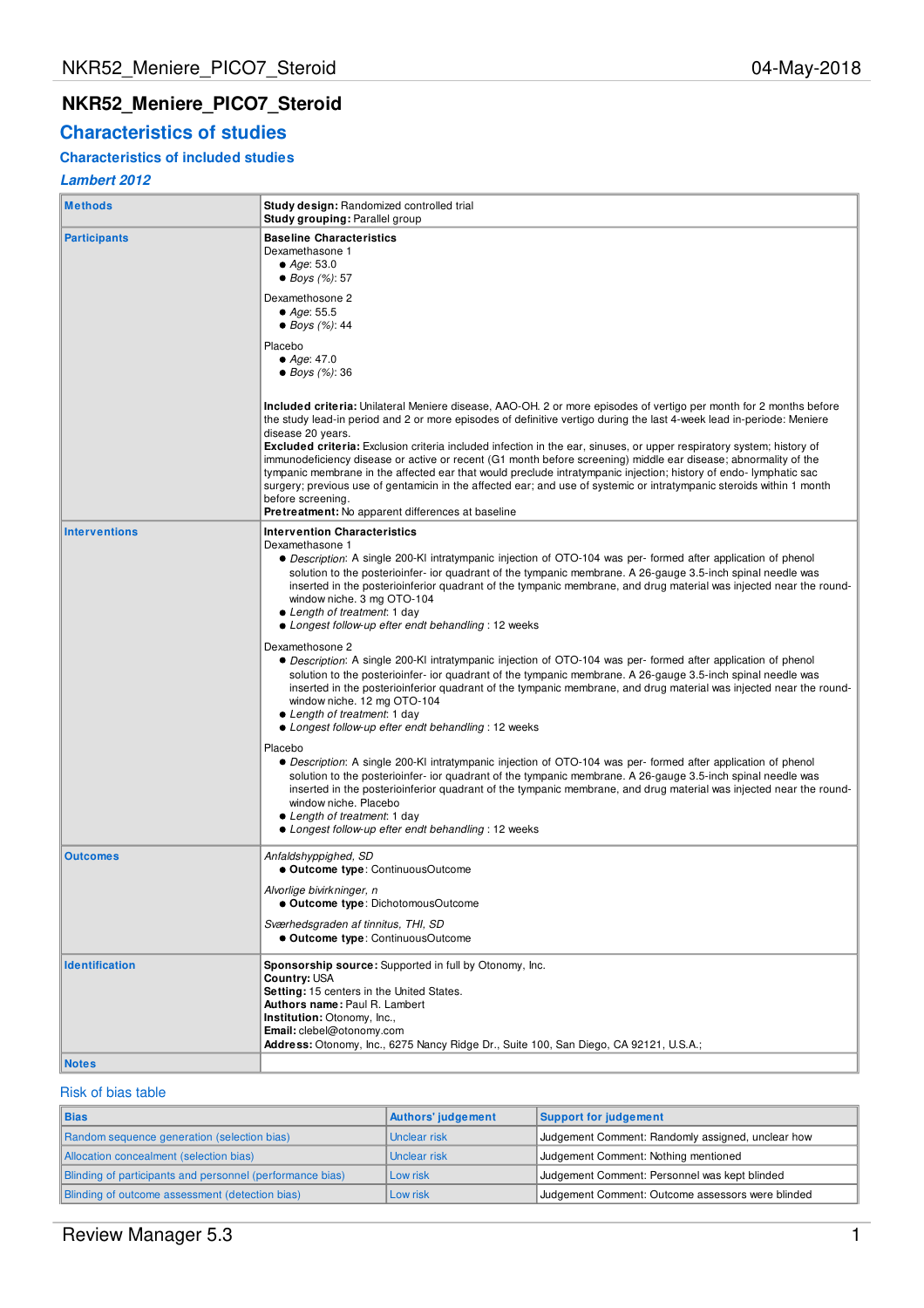# NKR52\_Meniere\_PICO7\_Steroid 04-May-2018

| Incomplete outcome data (attrition bias) | Low risk | Judgement Comment: No other apparent sources of bias |
|------------------------------------------|----------|------------------------------------------------------|
| Selective reporting (reporting bias)     | Low risk | Judgement Comment: No other apparent sources of bias |
| Other bias                               | Low risk | Judgement Comment: No other apparent sources of bias |

## **Lambert 2016**

| <b>Methods</b>        | Study design: Randomized controlled trial<br>Study grouping: Parallel group                                                                                                                                                                                                                                                                                                                                                                                                                                                                                                                                                                                                                                                                                                                                                                                                                                                                                                                                                                                                                                                                                                                                                                                                                                                                                     |
|-----------------------|-----------------------------------------------------------------------------------------------------------------------------------------------------------------------------------------------------------------------------------------------------------------------------------------------------------------------------------------------------------------------------------------------------------------------------------------------------------------------------------------------------------------------------------------------------------------------------------------------------------------------------------------------------------------------------------------------------------------------------------------------------------------------------------------------------------------------------------------------------------------------------------------------------------------------------------------------------------------------------------------------------------------------------------------------------------------------------------------------------------------------------------------------------------------------------------------------------------------------------------------------------------------------------------------------------------------------------------------------------------------|
| <b>Participants</b>   | <b>Baseline Characteristics</b><br>Dexamethasone<br>$\bullet$ Age: 54.8<br>● Boys (%): 45.5                                                                                                                                                                                                                                                                                                                                                                                                                                                                                                                                                                                                                                                                                                                                                                                                                                                                                                                                                                                                                                                                                                                                                                                                                                                                     |
|                       | Placebo<br>$\bullet$ Age: 55.3<br>• Boys $(\%)$ : 50.6                                                                                                                                                                                                                                                                                                                                                                                                                                                                                                                                                                                                                                                                                                                                                                                                                                                                                                                                                                                                                                                                                                                                                                                                                                                                                                          |
|                       | Included criteria: Key patient inclusion criteria were the following: ages 18 to85 years diagnosed with definite unilateral<br>Me nie re's disease(2); patient recorded at least two definitive (a score of $2 - 4$ fromthe vertigo severity scale) vertigo<br>episodes during the 4-weeklead-in period and completed at least 22 of 28 diary entriesduring screening; patient agreed<br>to maintain their current treat-ments for Me'nie're's disease; women of childbearing potentialhad a negative pregnancy<br>test before randomization and tookadequate contraceptive precautions for the duration of the study.<br>Excluded criteria: Patients were excluded from the study if they had any of thefollowing: infection in the sinuses or<br>upper respiratory system; middle ear disease or a significant abnormality of the tympanicmembrane affecting the IT<br>injection; a history of immunode-ficiency disease; previous use of IT gentamicin; previousendolymphatic sac surgery;<br>tympanostomy tubes with evidenceof perforation or lack of closure; vertiginous migraine; dropattacks; systemic or IT<br>steroids (within 1 month previous); experience of an adverse reaction to IT injection of steroids; orwomen who were<br>pregnant or lactating.<br><b>Pretreatment:</b> Baseline demographics weregenerally balanced across both groups. |
| <b>Interventions</b>  | <b>Intervention Characteristics</b><br>Dexamethasone<br>• Description: single 0.2 ml IT injection of 60 mg/ml on Day 1<br>• Length of treatment: One injection<br>• Longest follow-up efter endt behandling : 3 months<br>Placebo<br>• Description: injection of placebo on day 1<br>• Length of treatment: One injection<br>• Longest follow-up efter endt behandling : 3 months                                                                                                                                                                                                                                                                                                                                                                                                                                                                                                                                                                                                                                                                                                                                                                                                                                                                                                                                                                               |
| <b>Outcomes</b>       | Anfaldshyppighed, SD<br>· Outcome type: ContinuousOutcome<br>Alvorlige bivirkninger, n<br>· Outcome type: DichotomousOutcome<br>Livskvalitet, SF-36, SD<br>· Outcome type: ContinuousOutcome<br>Activity of daily living, DHI, SD<br>· Outcome type: ContinuousOutcome<br>Tone audometri, SD<br>· Outcome type: ContinuousOutcome                                                                                                                                                                                                                                                                                                                                                                                                                                                                                                                                                                                                                                                                                                                                                                                                                                                                                                                                                                                                                               |
| <b>Identification</b> | Sponsorship source: The trial and analyses were financially supported by Otonomy, Inc.<br>Country: USA<br>Setting: Fifty-two academic and community otolaryngologycenters.<br><b>Comments:</b> clinicaltrials.gov Identifier NCT01412177<br>Authors name: Paul R. Lambert<br><b>Institution:</b> Medical University of South Carolina<br>Email: lambertp@musc.edu<br>Address: Paul R. Lambert, M.D., Medical University of South Carolina, Charleston, SC 29425                                                                                                                                                                                                                                                                                                                                                                                                                                                                                                                                                                                                                                                                                                                                                                                                                                                                                                 |
| <b>Notes</b>          |                                                                                                                                                                                                                                                                                                                                                                                                                                                                                                                                                                                                                                                                                                                                                                                                                                                                                                                                                                                                                                                                                                                                                                                                                                                                                                                                                                 |

## Risk of bias table

| <b>Bias</b>                                                  | <b>Authors'</b><br>judgement | <b>Support for judgement</b>                                                                                                                                                                                                                                                                                                                    |
|--------------------------------------------------------------|------------------------------|-------------------------------------------------------------------------------------------------------------------------------------------------------------------------------------------------------------------------------------------------------------------------------------------------------------------------------------------------|
| Random sequence generation<br>(selection bias)               | Low risk                     | Quote: "generated permuted block randomization algorithm. OTO-104"<br>Quote: "Intervention Following the 4-week lead-in <b>period, eligible patients were randomly assigned to<br/>receive either 12 mg OTO-104 or placebo on Day 1 using a 1:1 allocation ratio based on a computer-</b><br>generated permuted block randomization algorithm." |
| Allocation concealment (selection<br> bias)                  | Unclear risk                 | Judgement Comment: Nothing mentioned                                                                                                                                                                                                                                                                                                            |
| Blinding of participants and<br>personnel (performance bias) | Low risk                     | Quote: "The administering physicians were trained not to use video monitors or discuss the appearance of<br>the injected materials that would unblind the study staff or patients."                                                                                                                                                             |
| Blinding of outcome assessment<br>(detection bias)           | Low risk                     | Judgement Comment: The administering physicians were trained not to use video monitors or discuss the<br>appearance of the injected materials that would unblind the study staff or patients. The physicians are not<br>a part of the study staff??                                                                                             |
| Incomplete outcome data (attrition<br>$\ $ bias)             | Low risk                     | Judgement Comment: No other apparent sources of bias                                                                                                                                                                                                                                                                                            |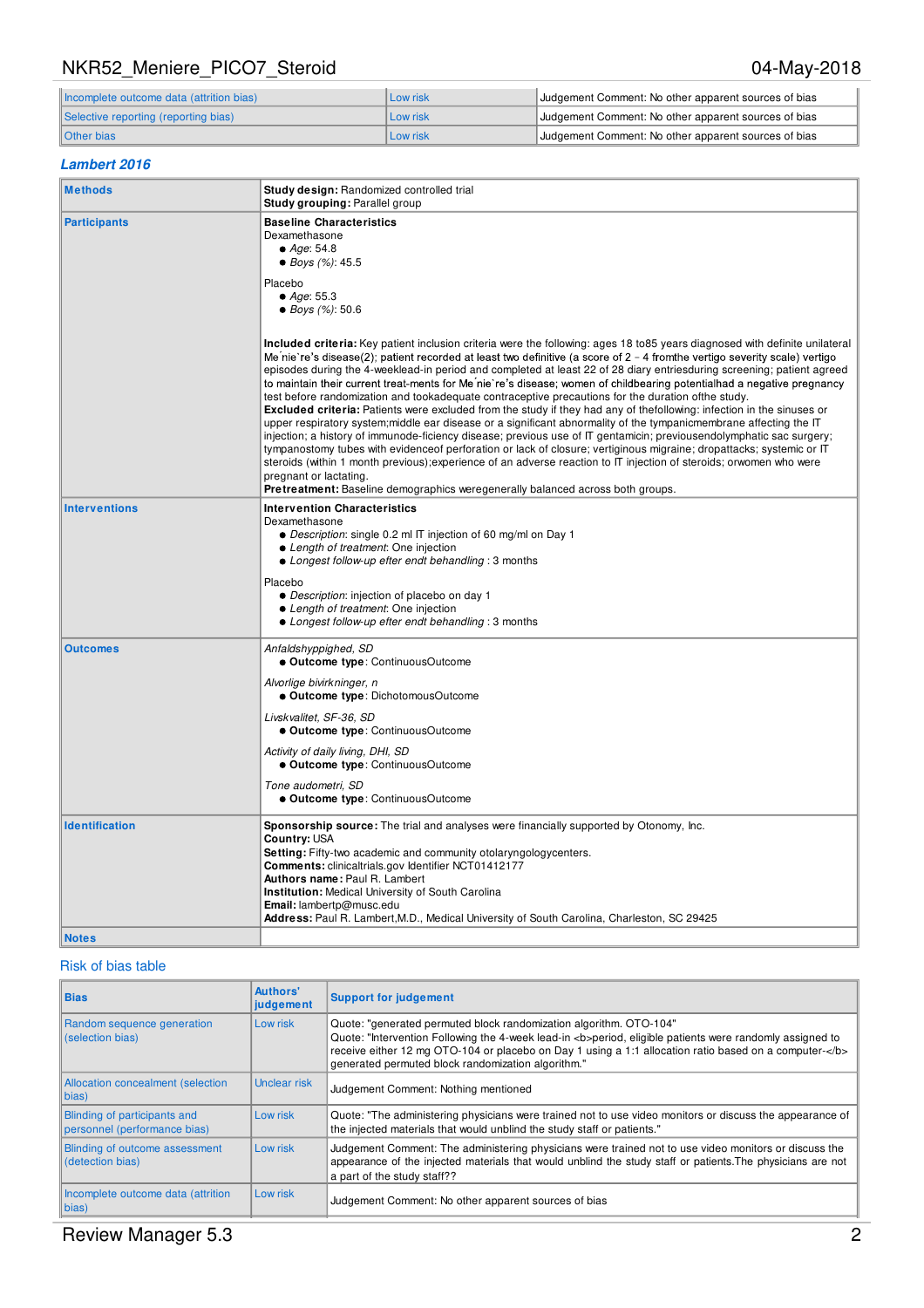## NKR52 Meniere PICO7 Steroid 04-May-2018

| Selective reporting (reporting bias)   Low risk |          | Judgement Comment: Matches study protocol            |
|-------------------------------------------------|----------|------------------------------------------------------|
| <b>Other bias</b>                               | Low risk | Judgement Comment: No other apparent sources of bias |

Footnotes

## **Characteristics of excluded studies**

| Wrong intervention |  |  |  |  |  |  |  |
|--------------------|--|--|--|--|--|--|--|
|                    |  |  |  |  |  |  |  |
| Wrong intervention |  |  |  |  |  |  |  |
|                    |  |  |  |  |  |  |  |
| Wrong study design |  |  |  |  |  |  |  |
|                    |  |  |  |  |  |  |  |
| only abstract      |  |  |  |  |  |  |  |
|                    |  |  |  |  |  |  |  |
| only abstract      |  |  |  |  |  |  |  |
|                    |  |  |  |  |  |  |  |
| Wrong intervention |  |  |  |  |  |  |  |
|                    |  |  |  |  |  |  |  |

Footnotes

#### **Characteristics of studies awaiting classification**

Footnotes

#### **Characteristics of ongoing studies**

Footnotes

## **Summary of findings tables**

## **Additional tables**

## **References to studies**

#### **Included studies**

#### **Lambert 2012**

Lambert, Paul R.; Nguyen, Shaun; Maxwell, Kenneth S.; Tucci, Debara L.; Lustig, Lawrence R.; Fletcher, Malcolm; Bear, Moraye; Lebel, Carl. A randomized, doubleblind, placebo-controlled clinical study to assess safety and clinical activity of OTO-104 given as a single intratympanic injection in patients with unilateral Meniere's disease. Otology & neurotology : official publication of the American Otological Society, American Neurotology Society [and] European Academy of Otology and Neurotology 2012;33(7):1257-65. [DOI: https://dx.doi.org/10.1097/MAO.0b013e318263d35d]

#### **Lambert 2016**

Lambert, Paul R.; Carey, John; Mikulec, Anthony A.; LeBel, Carl; Otonomy Meniere's, Study Group. Intratympanic Sustained-Exposure Dexamethasone Thermosensitive Gel for Symptoms of Meniere's Disease: Randomized Phase 2b Safety and Efficacy Trial. Otology & neurotology : official publication of the American Otological Society, American Neurotology Society [and] European Academy of Otology and Neurotology 2016;37(10):1669-1676. [DOI: ]

#### **Excluded studies**

#### **Albu 2015**

Intratympanic dexamethasone versus high dosage of betahistine in the treatment of intractable unilateral Meniere diseaseAmerican Journal of Otolaryngology 2015; 36(2):205-9United States 2015.

#### **Casani 2012**

Intratympanic treatment of intractable unilateral Meniere disease: gentamicin or dexamethasone? A randomized controlled trialOtolaryngology--head and neck surgery : official journal of American Academy of Otolaryngology-Head and Neck Surgery 2012;146(3):430-7England 2012.

#### **Jumaily 2017**

Jumaily, Mejd; Faraji, Farhoud; Mikulec, Anthony A.. Intratympanic Triamcinolone and Dexamethasone in the Treatment of Meniere's Syndrome. Otology & neurotology : official publication of the American Otological Society, American Neurotology Society [and] European Academy of Otology and Neurotology 2017;38 (3):386-391. [DOI: https://dx.doi.org/10.1097/MAO.0000000000001311]

#### **Lambert 2015**

Lambert P.R.; Carey J.P.; Mikulec A.; Lebel C.P.. Ph2b efficacy and safety of intratympanic OTO-104 in meniere's disease. Otolaryngology - Head and Neck Surgery (United States) 2015;153(1):108. [DOI: http://dx.doi.org/10.1177/0194599815593290f]